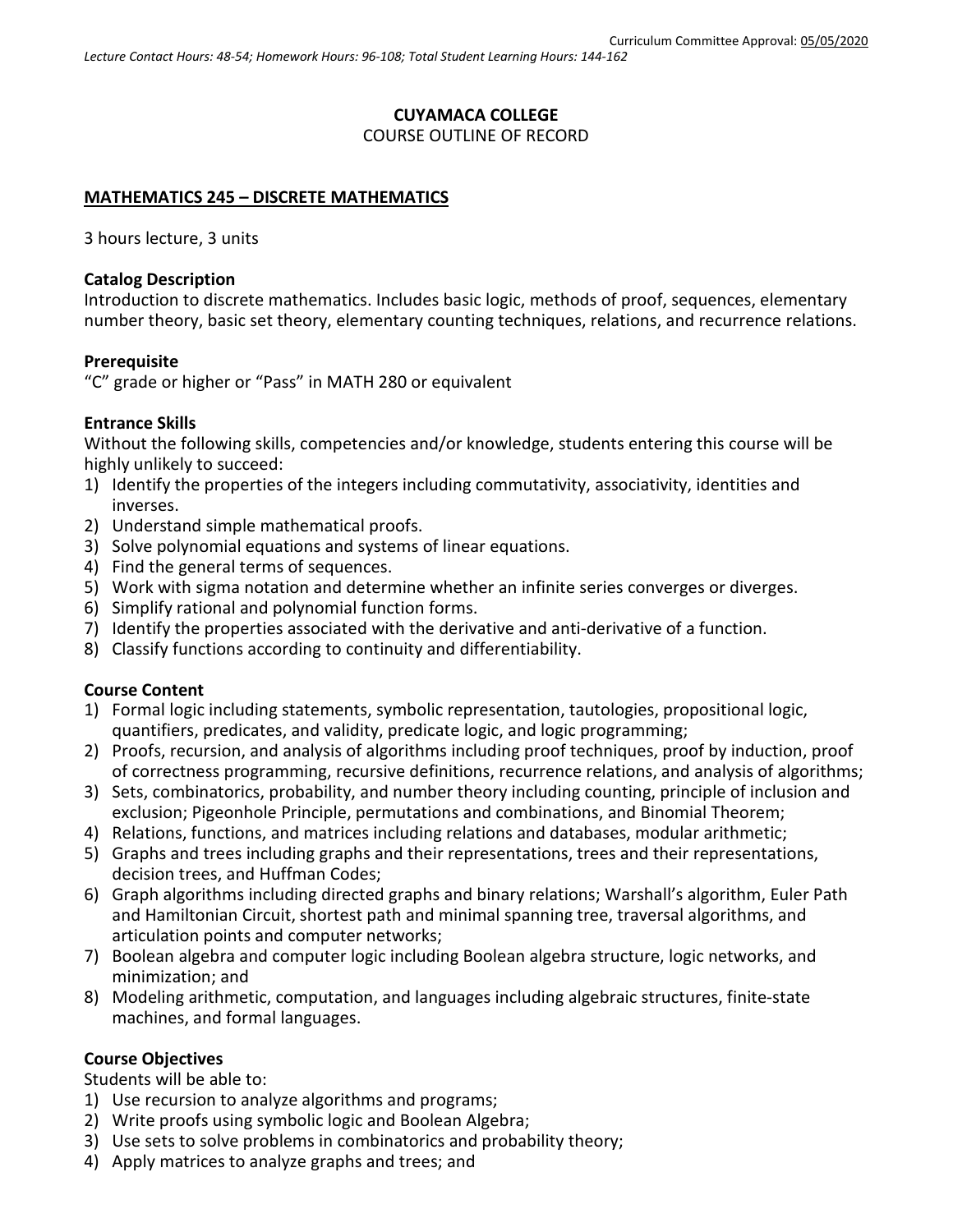# **Method of Evaluation**

A grading system will be established by the instructor and implemented uniformly. Grades will be based on demonstrated proficiency in subject matter determined by multiple measurements for evaluation, one of which must be essay exams, skills demonstration or, where appropriate, the symbol system.

- 1) Independent and/or group exploration activities which measure students' ability to: select and apply appropriate methods of proof writing to a wide variety of problems requiring the use of elementary number theory, set theory, or elementary counting techniques.
- 2) Quizzes and exams (including a comprehensive in-class final exam) which measure students' ability to identify, select, and apply the methods and skills required to: simplify and evaluate basic logic statements; solve problems requiring elementary counting techniques; solve problems involving recursion and recurrence relations; and write proofs involving elementary number theory and/or set theory.
- 3) Homework assignments in which students identify the proof methods and techniques required to write proofs involving elementary number theory, set theory, and counting techniques; apply counting principals to problem solving; solve problems involving recursion and recurrence relations (including the use of technology in conjunction with elementary programming techniques); and analyze discrete mathematical relations.

# **Special Materials Required of Student**

Graphing calculator

## **Minimum Instructional Facilities**

- 1) Smart classroom with writing boards covering three walls, overhead projector, graphing utility overhead viewing panels, projection screen
- 2) Access to Math Lab

## **Method of Instruction**

- 1) Lecture and discussion
- 2) Teamwork
- 3) Projects including written essay

## **Out-of-Class Assignments**

- 1) Problem sets
- 2) Exploratory activities and/or projects which include proof-writing
- 3) Reading and/or writing assignments

## **Texts and References**

- 1) Required (representative example): Epp, Susanna. *Discrete Mathematics with Applications*. 5th edition. Cengage, 2020.
- 2) Supplemental: None

## **Exit Skills**

Students having successfully completed this course exit with the following skills, competencies and/or knowledge:

- 1) Simplify basic logic statements and arguments determining equivalence and validity.
- 2) Apply methods of proof including direct and indirect proof forms, proof by cases, and mathematical induction.
- 3) Demonstrate knowledge of elementary number theory including modular arithmetic, prime and composite numbers, floor and ceiling, divisibility theorem, and sums.
- 4) Analyze discrete mathematical relations and functions using set theory.
- 5) Solve counting problems using elementary combinatorial techniques.